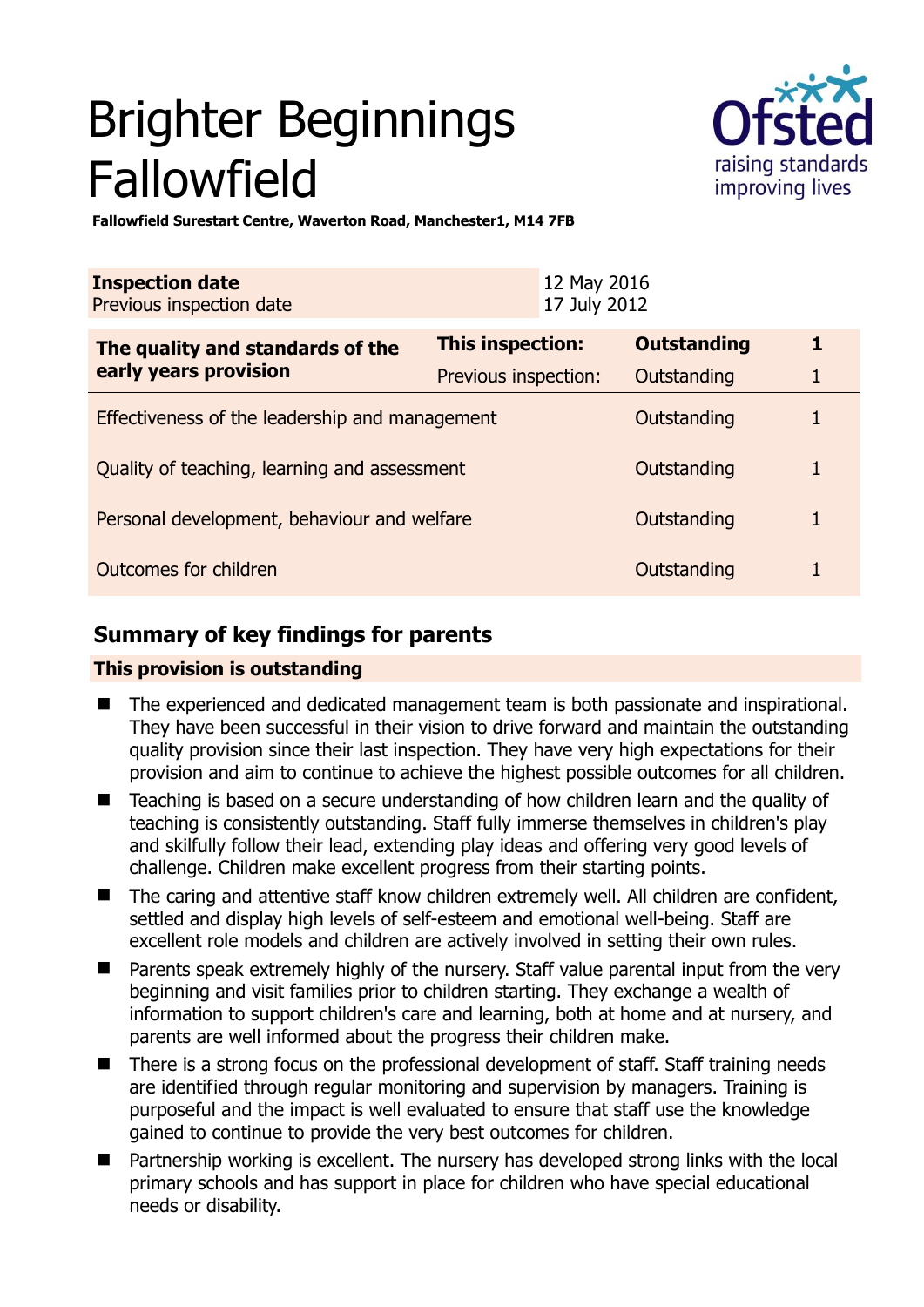## **What the setting needs to do to improve further**

#### **To further improve the quality of the early years provision the provider should:**

■ continue to find even more ways to monitor the already outstanding quality of teaching, ensuring practice is maintained.

#### **Inspection activities**

- The inspector observed the quality of teaching during activities indoors and outdoors and assessed the impact this has on children's learning.
- The inspector completed a joint observation with the nursery manager and executive manager.
- The inspector held a meeting with the provider, director, executive manager and nursery manager.
- The inspector looked at relevant documentation, such as, the nursery's development plan, a sample of policies and procedures and evidence of the suitability of staff working in the nursery.
- The inspector spoke to a small selection of parents during the inspection and took account of their views.

## **Inspector**

Savine Holgate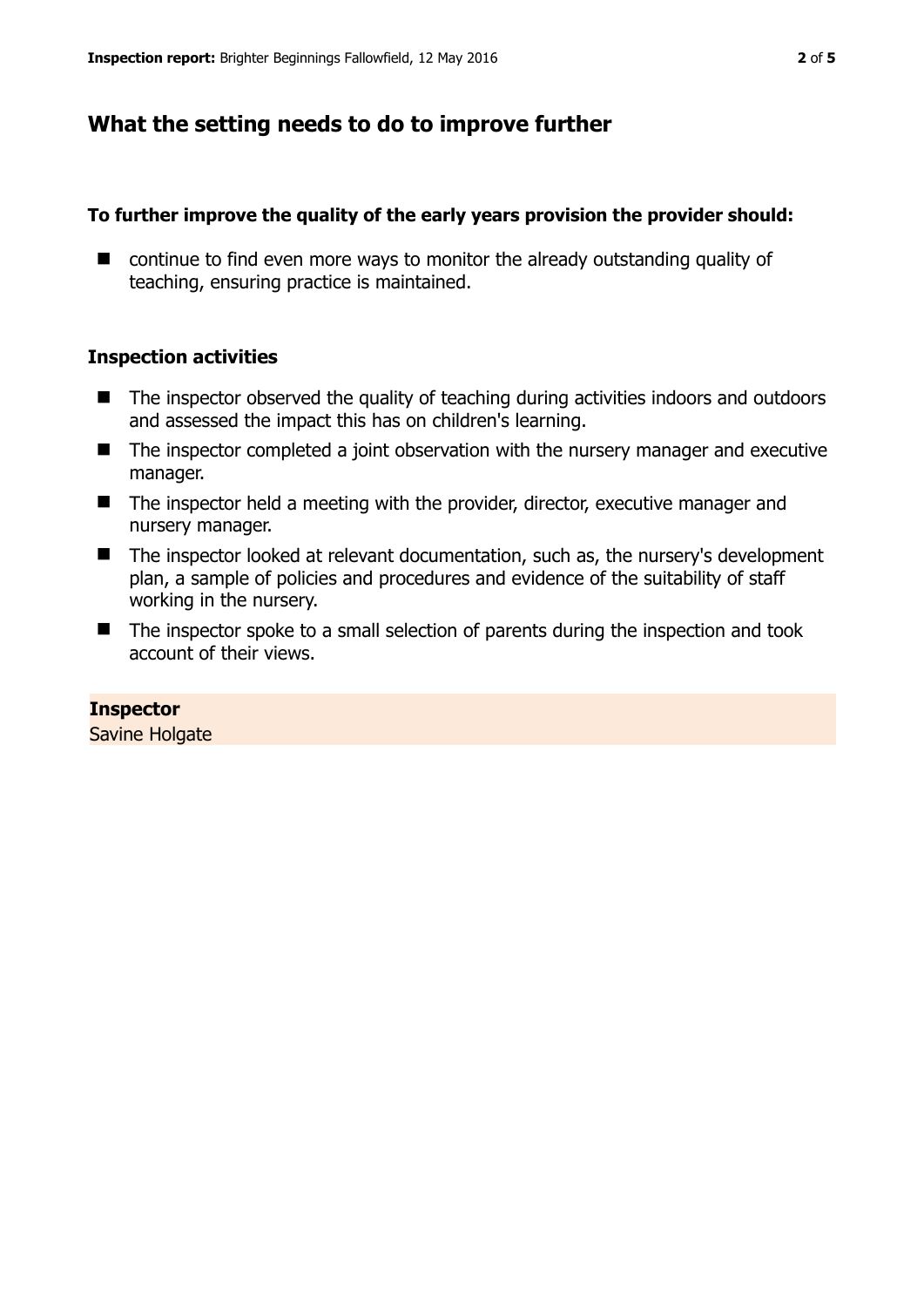## **Inspection findings**

## **Effectiveness of the leadership and management is outstanding**

The arrangements for safeguarding are effective. A number of rigorous monitoring systems help managers to keep children safe. Staff are extremely knowledgeable about the potential signs of abuse and reporting procedures. Self-evaluation is thorough and systems to capture the views of parents, children and staff are highly effective. A current focus is to review how teaching can be monitored even further to maintain the outstanding quality of practice. Regular targets are set and are swiftly addressed, with the impact closely evaluated by managers. For example, managers recognised the need to focus on promoting children's positive behaviour and recent training and strategies put into place have had an extremely positive impact. Children's behaviour is impeccable. Managers monitor children's progress very closely and carefully use additional funding to enhance the development of children.

#### **Quality of teaching, learning and assessment is outstanding**

Observations and assessments are regular and precise from the very beginning. Babies delight as they engage in sand play in a beach themed area which has been developed due to a child's recent holiday. Toddlers develop exceptional physical skills and they explore sensory play using a variety of tools. Skilful staff support and extend all children's communication and language skills naturally and highly effectively. Toddlers confidently join in with songs and eagerly copy actions along with staff. Staff encourage pre-school children to make their own perfumes using a variety of interesting materials. Children introduce their own ideas and staff encourage them to use complex sentences to link thoughts and make predictions. Children recognise letters during play with lettered cones outside. They capably form recognisable letters using a variety of different methods, such as their fingers in messy play. The learning environment is exceptional and each area has been meticulously planned to cover every area of learning. All children are fascinated as they play and explore, and are thoroughly supported by well-deployed staff.

## **Personal development, behaviour and welfare are outstanding**

Self-care skills are extremely well promoted. Even very young children help to serve their own meals, brush their own teeth and help themselves to tissues. Children are offered healthy foods and robust hygiene procedures are in place which promote their very good health. High-quality resources, for example, books and dress-up materials, reflect a range of different cultures. A number of festivals are explored and children enjoy carefully planned activities and outings. The babies recently went on a trip to China Town to look at the lanterns and returned to nursery to create their own. This helps to develop children's understanding of the world around them extremely well.

#### **Outcomes for children are outstanding**

Children are self-motivated, eager and thoroughly enjoy learning. They are exceptionally well prepared for school and their next stages in learning. In particular, children are developing strong mathematical skills and they make predictions and complete challenging activities, such as weighing and measuring. Children also display excellent personal, social and emotional skills in relation to their age.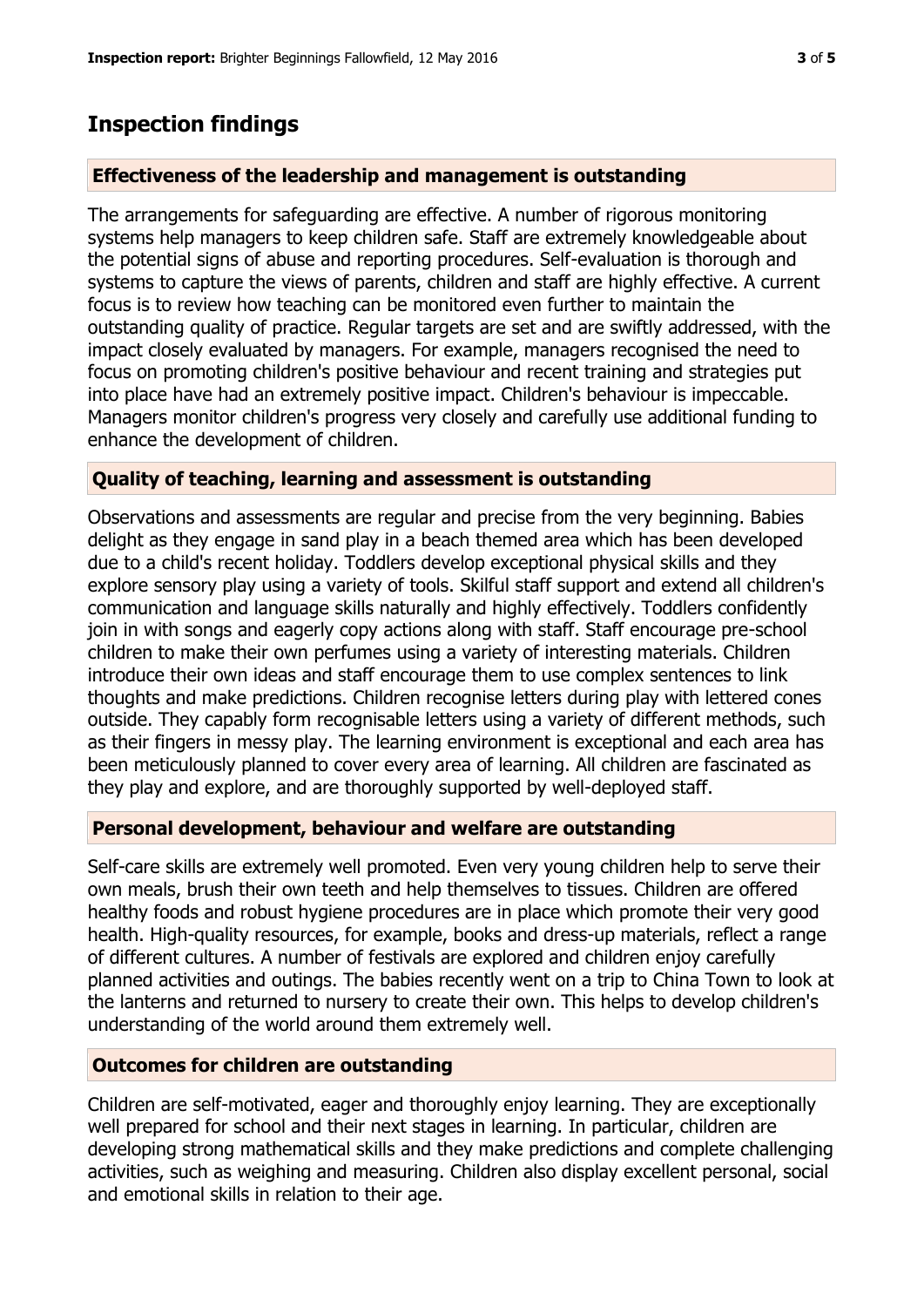## **Setting details**

| Unique reference number       | EY356017                                                                             |  |
|-------------------------------|--------------------------------------------------------------------------------------|--|
| <b>Local authority</b>        | Manchester                                                                           |  |
| <b>Inspection number</b>      | 1042009                                                                              |  |
| <b>Type of provision</b>      | Full-time provision                                                                  |  |
| Day care type                 | Childcare - Non-Domestic                                                             |  |
| <b>Registers</b>              | Early Years Register, Compulsory Childcare<br>Register, Voluntary Childcare Register |  |
| <b>Age range of children</b>  | $0 - 5$                                                                              |  |
| <b>Total number of places</b> | 47                                                                                   |  |
| Number of children on roll    | 78                                                                                   |  |
| <b>Name of provider</b>       | Brighter Beginnings Day Nursery Limited                                              |  |
| Date of previous inspection   | 17 July 2012                                                                         |  |
| <b>Telephone number</b>       | 0161 248 7373                                                                        |  |

Brighter Beginnings Fallowfield was registered in 2007. The nursery employs 20 members of childcare staff. Of these, 15 staff hold appropriate early years qualifications at level 3 or above, four hold a level 2 qualification and one is unqualified. The nursery opens Monday to Friday, from 7.30am until 6pm, all year round, except for a week at Christmas. The nursery provides funded early education for two-, three- and four-year-old children and supports children who have special educational needs or disability.

This inspection was carried out by Ofsted under sections 49 and 50 of the Childcare Act 2006 on the quality and standards of provision that is registered on the Early Years Register. The registered person must ensure that this provision complies with the statutory framework for children's learning, development and care, known as the Early Years Foundation Stage.

Any complaints about the inspection or the report should be made following the procedures set out in the guidance 'Complaints procedure: raising concerns and making complaints about Ofsted', which is available from Ofsted's website: www.gov.uk/government/organisations/ofsted. If you would like Ofsted to send you a copy of the guidance, please telephone 0300 123 4234, or email enquiries@ofsted.gov.uk.